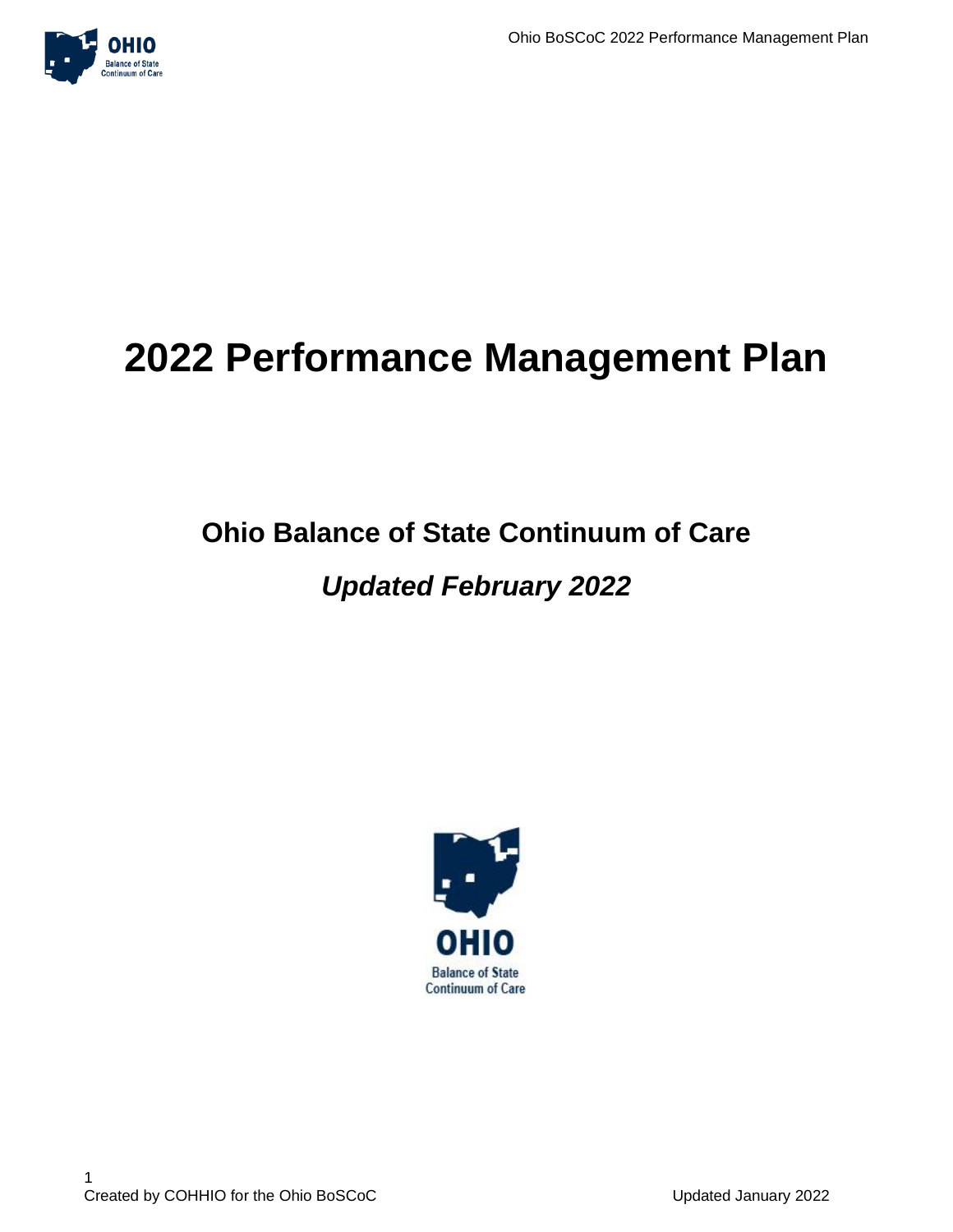

### **Ohio Balance of State Continuum of Care**

### **Performance Management Plan**

### **Introduction**

The Ohio Balance of State Continuum of Care (BoSCoC) Performance Management Plan identifies project and system performance goals for the CoC and outlines how performance is measured and monitored.

This plan should help homeless assistance projects in managing their performance and ensuring access to ongoing funding.

### **Background**

The Ohio BoSCoC includes the 80 rural counties in Ohio. The Ohio Department of Development (ODOD) and the Coalition on Homelessness and Housing in Ohio (COHHIO) serve as the lead staffing agencies and co-chairs of the Steering Committee for the Ohio BoSCoC. You can find more information about the organization of the Ohio BoSCoC at<https://cohhio.org/boscoc/>

The Ohio BoSCoC Performance and Outcomes Committee updates this plan annually.

### **Basics of Performance Measurement**

### **Project Performance Measurement**

Measuring the performance of homeless assistance projects is critical for a number of reasons. It helps us understand how well projects are doing at ending homelessness, or what issues projects may need to improve upon. It helps us identify project types/models that may be more successful at ending homelessness than others. Additionally, the U.S. Department of Housing and Urban Development (HUD), which provides federal homeless assistance funds through its CoC Program, requires project performance reporting via the annual CoC application and Annual Performance Reports (APRs).

### **System Performance Measurement**

For Ohio BoSCoC purposes, the system is defined as the 80 counties included within the geography of the CoC, and the homeless projects therein. Measuring performance of the system is important because it helps us understand how well we are doing at addressing and ending homelessness. Additionally, it can help us identify areas of the system that may need improvement. Lastly, as part of the CoC Program regulations, HUD is requiring that all CoCs monitor the performance of their system.

### **Setting Performance Objectives**

The Ohio BoSCoC Performance and Outcomes Committee was charged by the BoSCoC Board with creating this Performance Management Plan, including setting the project and system performance goals. Committee members considered HUD's project performance objectives and system performance measures and Ohio BoSCoC projects' combined performance on those objectives in determining where to set project and system goals for the CoC. The Committee reviewed current projects' performance as well as anecdotal community and project information to help determine what goal to set.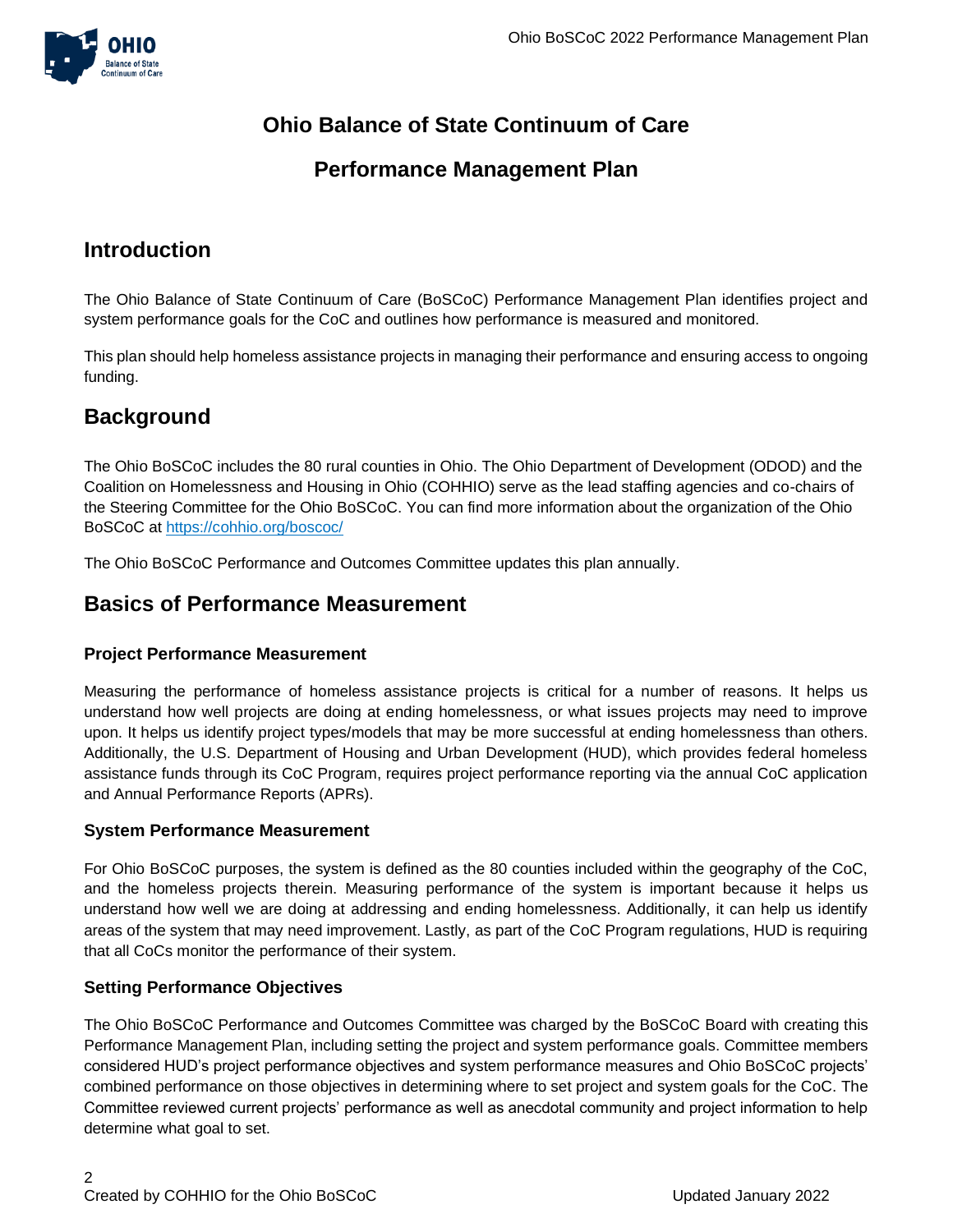

### **R minor and R minor elevated**

R minor and R minor elevated are both R Shiny apps that are part of a free and open source project created and maintained by the HMIS team at Coalition on Homelessness and Housing and Ohio (COHHIO). During 2019, the QPR was moved from our old reporting tool into R minor and R minor elevated.

R minor can be accessed here: <https://ohiobalanceofstatecoc.shinyapps.io/Rminor/>

R minor elevated can be accessed here: [https://ohiobalanceofstatecoc.shinyapps.io/Rminor\\_elevated/](https://ohiobalanceofstatecoc.shinyapps.io/Rminor_elevated/)

You can find the code here:<https://github.com/COHHIO>

### **Quarterly Performance Reports**

All Quarterly Performance Report (QPR) data will be available for providers and non-providers to view online using R minor and R minor elevated. R minor is publicly accessible, while R minor elevated is password protected. Specifically, R minor shows provider level aggregate data for the following indicators:

- Bed and Unit Utilization
- **System Performance Measures**
- Community Need (by County)
- Length of Stay
- Exits to Permanent Housing
- Non-Cash Benefits at Exit
- Health Insurance at Exit
- Income Growth
- Rapid Placement for RRH
- RRH vs. HP Spending

Only Ohio Balance of State HMIS users are given access to R minor elevated. If you are a user and do not have access, please email **hmis@cohhio.org** to request an invitation. This ensures that client level data is safeguarded and only accessed by relevant providers.

#### **QPR Executive Summary**

Now that Quarterly Performance Report (QPR) data is available to view through R minor and R minor elevated, CoC staff will no longer post a pdf of the full QPR on COHHIO's website. Providers are encouraged to check R minor and R minor elevated as often as they deem necessary to ensure their projects are performing well in relation to CoC goals. However, CoC Staff will release an Executive Summary of the QPR on a quarterly basis in order to remind providers to review their performance, and to highlight any emerging system-level trends and/or observations.

### **No Critical Changes to the 2022 Performance Management Plan**

Due to the ongoing effects of the COVID-19 pandemic throughout CY 2021, the Performance and Outcomes Committee determined no changes or updates would be made to performance goals for 2022. Additionally, the HMIS vendor transition and data sync with R minor made it difficult to analyze data in the second half of the year, which also contributed to the decision to not make changes to the Performance Management Plan. The Performance and Outcomes Committee will continue to review and evaluate project outcomes and performance in 2022, and revisit any recommended critical changes for 2023.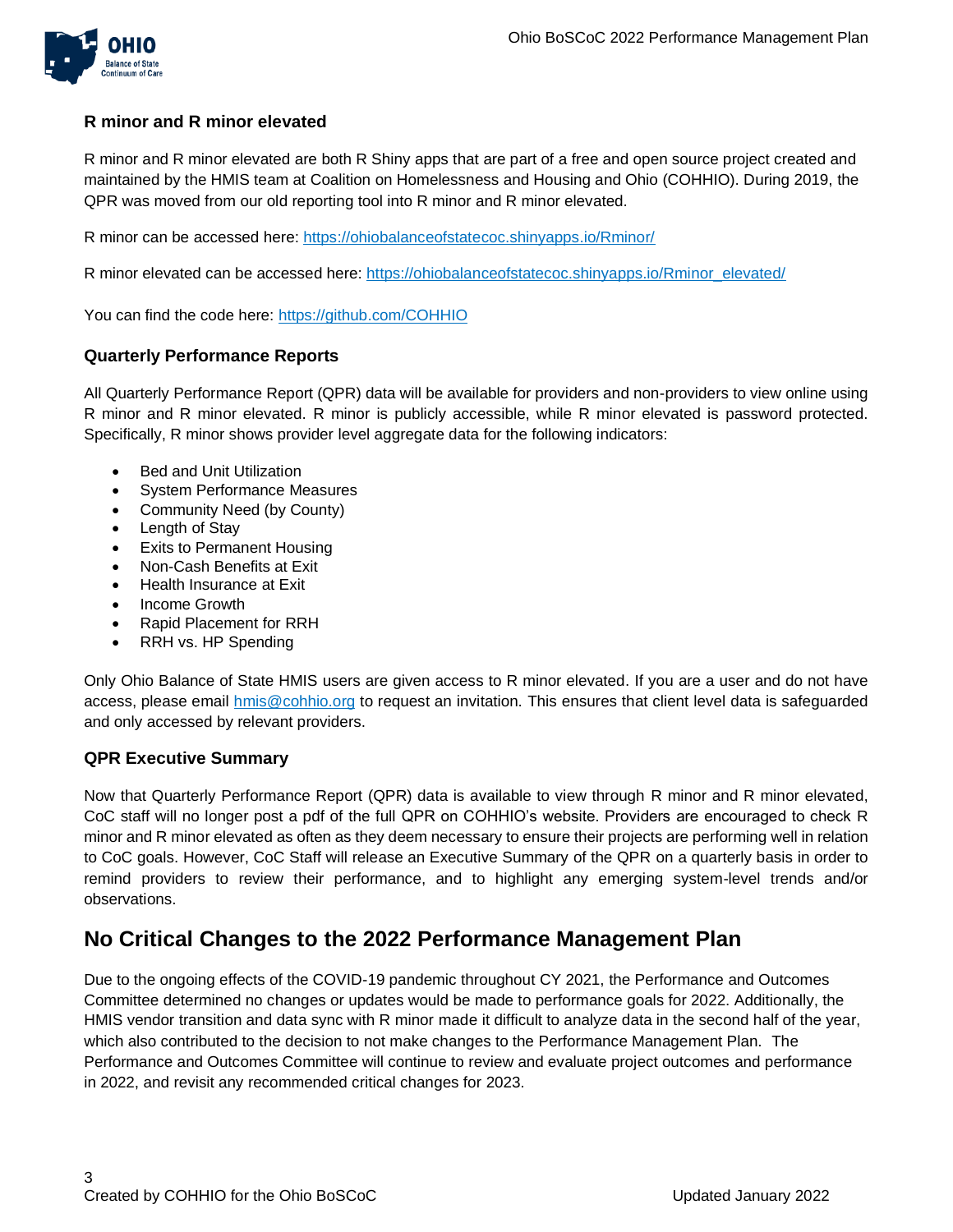

### **Monitoring Project and System Performance**

### **Quarterly Performance Report**

Homeless assistance projects' performance is monitored on a quarterly basis via the R minor and R minor elevated generated Quarterly Performance Report (QPR). The QPR provides project-level performance information for each measure listed in this plan and an Executive Summary of the data is shared with the full Ohio BoSCoC each quarter.

QPR data in R minor and R minor elevated is updated daily from HMIS. Providers strive to ensure their data quality is continuously up to date and accurate. The quarters are as follows:

- $\bullet$  1<sup>st</sup> Quarter = January 1 March 31
	- o Reports performance data for first quarter
- $\bullet$   $2^{nd}$  Quarter = January 1 June 30
	- o Reports performance data for first and second quarters
- $\bullet$  3<sup>rd</sup> Quarter = January 1 September 30
	- o Reports performance data for first, second, and third quarters
- $\bullet$  4<sup>th</sup> Quarter = January 1 December 31
	- o Reports performance data for the full year

All projects should review their quarterly performance data and contact COHHIO with any questions or concerns. Projects that consistently fail to meet project performance objectives should develop internal plans and processes for improvement.

#### **Victim Services Providers**

Projects in the Ohio BoSCoC that are operated by victim services providers (VSPs) and thus prohibited from participating in HMIS, do not have their performance data generated out of HMIS via the QPR. However, VSP projects are required to submit performance data to either CoC staff as requested for annual project evaluation, funding application, and/or monitoring purposes.

### **Quality Improvement Process**

Projects that fail to meet an objective for at least one year may be targeted to develop a Quality Improvement Plan (QIP). More information about the Ohio BoSCoC QIP Process can be found at [http://cohhio.org/boscoc/performance-and-monitoring/.](http://cohhio.org/boscoc/performance-and-monitoring/) Ongoing poor performance could ultimately result in the loss of CoC Program funding or state funding.

### **Implementing the Performance Management Plan**

COHHIO's CoC staff are responsible for implementing this Performance Management Plan on behalf of the Ohio BoSCoC. Implementation involves working with BoSCoC HMIS staff to generate the QPR and reviewing all data therein, reviewing APRs as necessary, and sharing project and system performance information with the CoC on a quarterly basis. In reviewing quarterly and annual project performance information, CoC staff will also work with the Ohio BoSCoC Performance and Outcomes Committee to identify any consistently under-performing projects and target them for QIP development as needed. The CoC staff will report on BoSCoC system performance on the measures in this plan at least annually.

In addition to monitoring project and system performance, CoC staff work with the Ohio BoSCoC Performance and Outcomes Committee to annually review and update the Performance Management Plan measures and goals.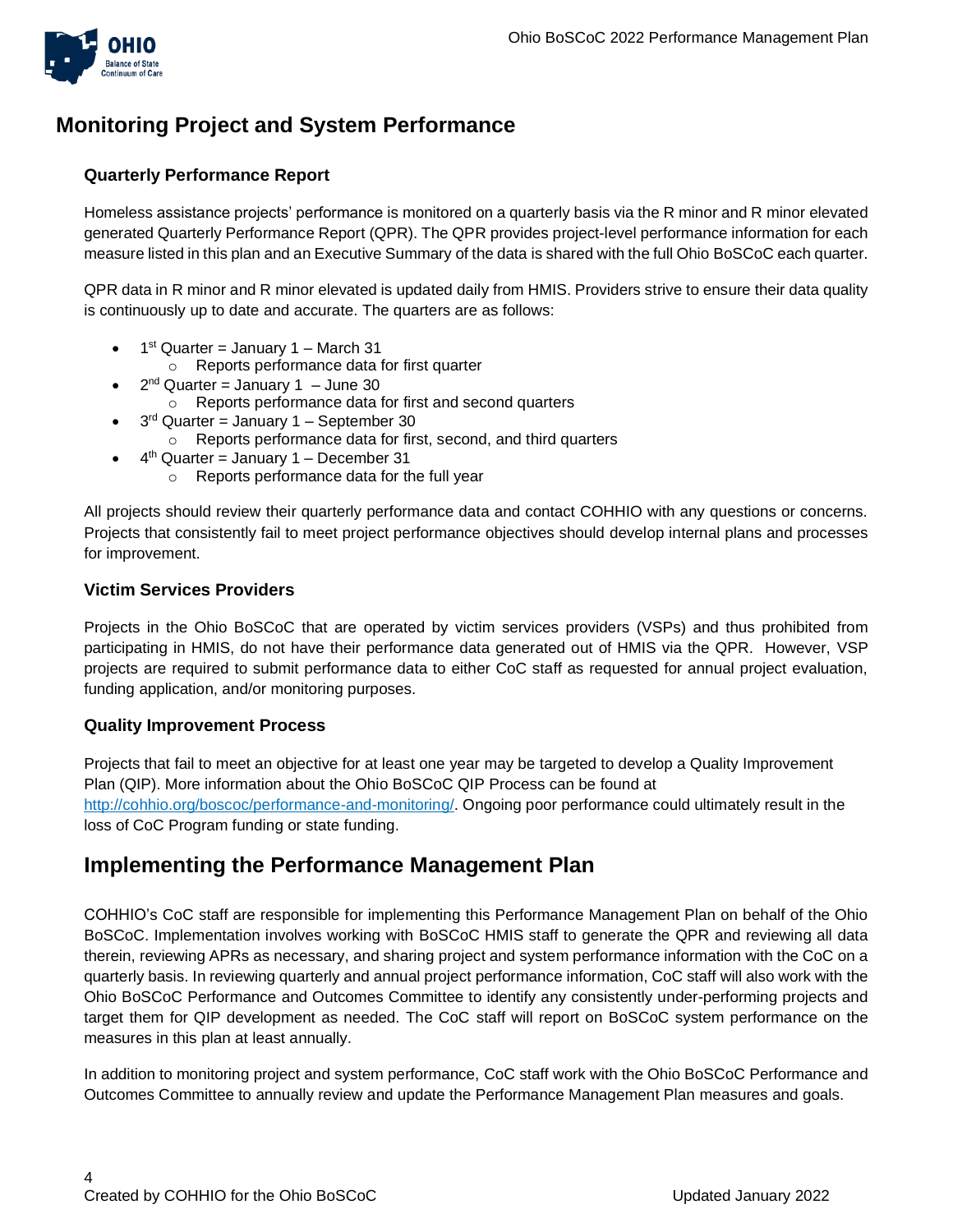

### **Providers' Responsibilities and Meeting Performance Objectives**

### **Submit APRs to HUD**

All CoC Program funded projects are required to submit APRs to HUD through the Sage HMIS Reporting Repository. Details about the Sage APR submission process can be found at <http://cohhio.org/boscoc/performance-and-monitoring/> and at [https://www.hudexchange.info/programs/sage/.](https://www.hudexchange.info/programs/sage/)

All APRs are required to be submitted within 90 days of the grant end date.

HCRP Emergency Shelter and RRH Projects and ODOD Supportive Housing Program TH and PSH projects are not required to submit APRs or any other provider-run report to COHHIO, but may be asked to submit them to ODOD for monitoring and grant application purposes.

### **Ensure HMIS Data Quality**

Because the QPR relies on data entered into HMIS, it is critical that HMIS data be accurate, timely, and of good quality. To this end, providers should regularly review data quality ensure timely data entry. Providers can use the HMIS Data Quality Provider-level report available in R minor elevated to help monitor and manage their HMIS data quality on an ongoing basis.

Consistent HMIS data quality issues could trigger the development of a QIP or have an impact on projects' ability to access renewal CoC Program or state funding.

### **Run and Review QPR: Project Level**

To help homeless providers manage their performance on the objectives laid out in this Performance Management Plan, COHHIO HMIS staff created R minor and R minor elevated. R minor provides aggregate provider level data, and R minor elevated provides more detailed information about a project's performance on all the objectives in this plan, including client-level data.

Providers can check the data quality and performance of their projects using R minor and R minor elevated whenever they like. At a minimum though, providers are encouraged to review their project performance data on a quarterly basis so that they know at all times how their projects are performing on all the objectives in this Performance Management Plan.

### **Develop Internal Improvement Plans as Needed**

Providers should monitor their own performance on all project performance objectives on a quarterly basis, at minimum. If providers notice that they are not meeting an objective, it is their responsibility to develop internal plans to address the poor performance and they should ensure that improvement is made.

### **Participate in Quality Improvement Plan as Required**

As previously mentioned, projects that fail to meet an objective for at least one year may be targeted for development of a QIP. Once on a QIP a project runs the risk of losing renewal funding if they are not able to improve their performance within a specific timeframe. Ensuring that project performance objectives are met will keep projects from being targeted for QIP development. More information about the Ohio BoSCoC QIP Process can be found at<http://cohhio.org/boscoc/performance-and-monitoring/>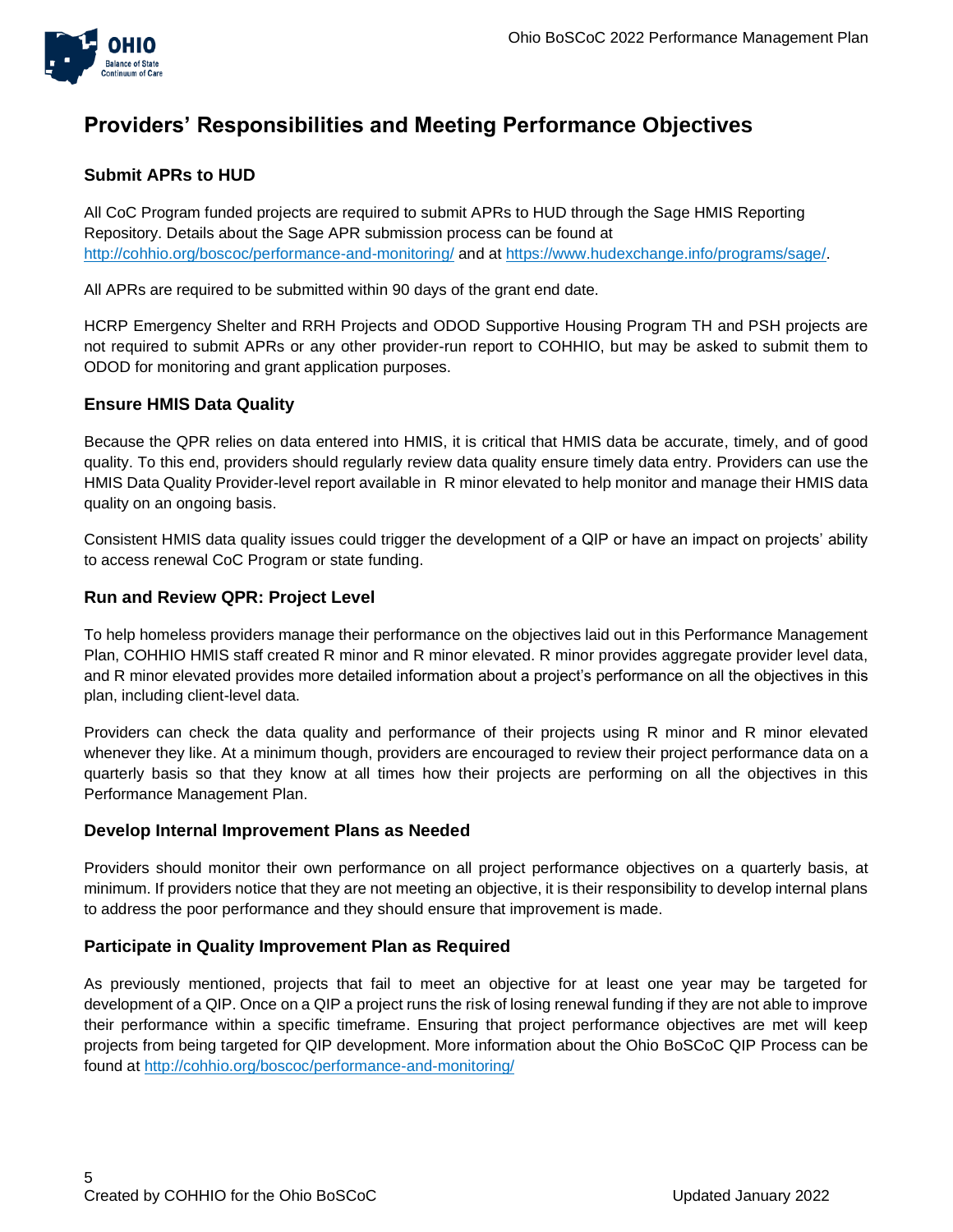

### **Ohio BoSCoC Project Performance Objectives**

Following are the project performance objectives for Ohio BoSCoC homeless assistance projects. The goals apply to all CoC funded homeless projects and all state funded (via ODOD's Homeless Crisis Response Program and Supportive Housing Program) emergency shelters, rapid re-housing, transitional housing, safe havens, and permanent supportive housing projects. Generally, overflow and seasonal emergency shelters are exempt from the performance standards.

Projects will generally be considered to have met the objective if their performance is within 5% of the identified objective. For example, an emergency shelter project will have met objective #3 (at least 40% of participants in emergency shelter will move into permanent housing at exit) if they move at least 38% of their participants into permanent housing at exit.

### **All CoC Funded Homeless Projects and All HCRP & SHP Funded Projects**

| <b>Homelessness Prevention Projects Performance Measures</b> |                                                                                                                                                                      |                                                                                                                                               |  |  |
|--------------------------------------------------------------|----------------------------------------------------------------------------------------------------------------------------------------------------------------------|-----------------------------------------------------------------------------------------------------------------------------------------------|--|--|
| <b>Indicator</b>                                             | Goal                                                                                                                                                                 | <b>How Calculated</b>                                                                                                                         |  |  |
| Exits to or Retention<br>of Permanent<br>Housing             | At least 90% of households in<br>1.<br>Homelessness Prevention (HP)<br>projects remain in permanent<br>housing (PH) or exit to PH at<br>program exit                 | (number of households who moved to<br>PH upon exit + number of households<br>who remained in PH) / number of<br>households served by project  |  |  |
| Entries into the<br>Homeless System                          | 2.<br>HP projects will have no more than<br>25% of households who exited to<br>PH enter into the Ohio BoSCoC<br>homeless system within 12 months<br>of HP assistance | number of households who returned<br>to ES, SH, TH, or Outreach within 12<br>months of exit / number of adult<br>leavers to permanent housing |  |  |

| <b>Street Outreach Projects Performance Measures</b>                                  |                                                                                                                                                          |                                                                                                                                                                                                                                     |  |
|---------------------------------------------------------------------------------------|----------------------------------------------------------------------------------------------------------------------------------------------------------|-------------------------------------------------------------------------------------------------------------------------------------------------------------------------------------------------------------------------------------|--|
| <b>Indicator</b>                                                                      | Goal                                                                                                                                                     | <b>How Calculated</b>                                                                                                                                                                                                               |  |
| <b>Exits to Permanent</b><br>Housing                                                  | At least 30% of households in<br>1.<br>Outreach projects will move into<br>permanent housing at exit                                                     | number of households who moved to<br>PH upon exit / number of participants<br>who exited project                                                                                                                                    |  |
| Exits from<br>Unsheltered<br>Locations to<br>Temporary or<br><b>Permanent Housing</b> | At least 60% of households in<br>2.<br>Outreach projects will move from<br>unsheltered locations to temporary<br>or permanent housing at program<br>exit | number of households who moved<br>from unsheltered locations to<br>temporary (ES or TH) or permanent<br>housing locations upon exit / number<br>of households who moved from<br>unsheltered locations to any<br>destination at exit |  |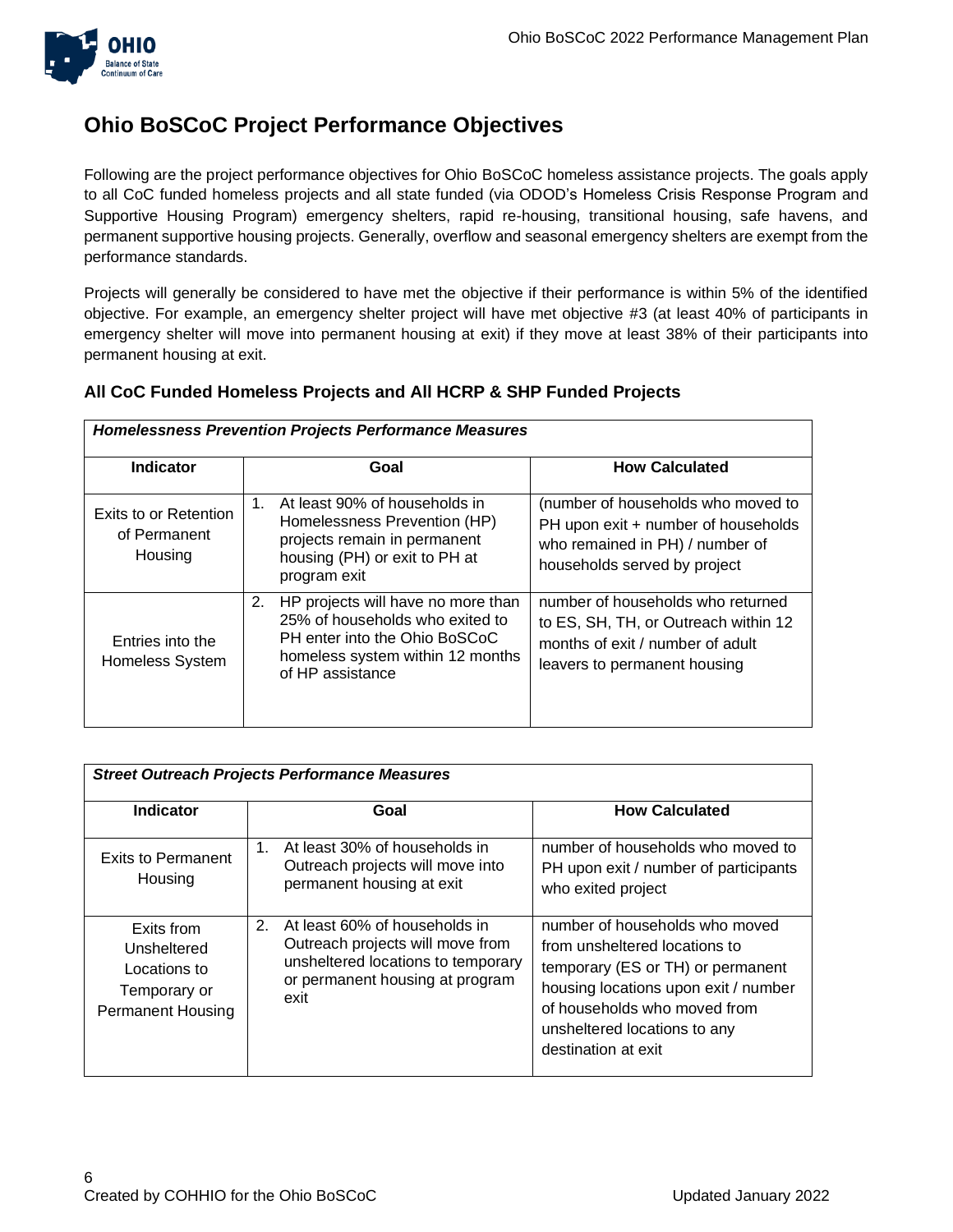

| <b>Emergency Shelter Projects Performance Measures</b> |    |                                                                                                                                                             |                                                                                                                                                                                   |
|--------------------------------------------------------|----|-------------------------------------------------------------------------------------------------------------------------------------------------------------|-----------------------------------------------------------------------------------------------------------------------------------------------------------------------------------|
| Indicator                                              |    | Goal                                                                                                                                                        | <b>How Calculated</b>                                                                                                                                                             |
| Length of Time<br>Homeless                             | 1. | Emergency Shelter (ES) projects<br>will have a household average<br>length of stay of no more than 40<br>days                                               | Average length of stay for households<br>who exited                                                                                                                               |
|                                                        | 2. | ES projects will have a household<br>median length of stay of no more<br>than 40 days                                                                       | Median length of stay for households<br>who exited                                                                                                                                |
| <b>Exits to Permanent</b><br>Housing                   | 3. | At least 40% of households in ES<br>projects will move into permanent<br>housing at exit                                                                    | number of households who moved to<br>PH upon exit / number of households<br>who exited ES project                                                                                 |
| Receipt of Non-cash<br><b>Benefits</b>                 | 4. | At least 50% of households in ES<br>projects will receive at least one<br>source of non-cash benefits at<br>program exit                                    | number of households who exited<br>with 1 or more sources of non-cash<br>benefits / number households who<br>exited the project                                                   |
| Receipt of Health<br>Insurance                         | 5. | At least 75% of households in ES<br>projects will receive at least one<br>source of health insurance at<br>program exit                                     | number of households who exited<br>with 1 or more sources of health<br>insurance/ number households who<br>exited the project                                                     |
| Employment and<br>Income Growth                        | 6. | At least 18% of households in ES<br>projects will gain or increase<br>employment or non-employment<br>cash income during the reporting<br>period or at exit | number of households who either<br>gained or increased earned income or<br>who gained or increased non-<br>employment cash income / number of<br>households served by the project |
| Returns to<br>Homelessness                             | 7. | ES projects will have no more than<br>15% of adults who exited to<br>permanent housing return to ES,<br>SH, TH, or Outreach within six<br>months of exit    | number of adults who returned to ES,<br>SH, TH, or Outreach within 6 months<br>of exit / number of adult leavers to<br>permanent housing                                          |
|                                                        | 8. | ES projects will have no more than<br>20% of adults who exited to<br>permanent housing return to ES,<br>SH, TH or Outreach within two<br>years of exit      | number of adults who returned to ES,<br>SH, TH, or Outreach within 24 months<br>of exit/ number of adult leavers to<br>permanent housing                                          |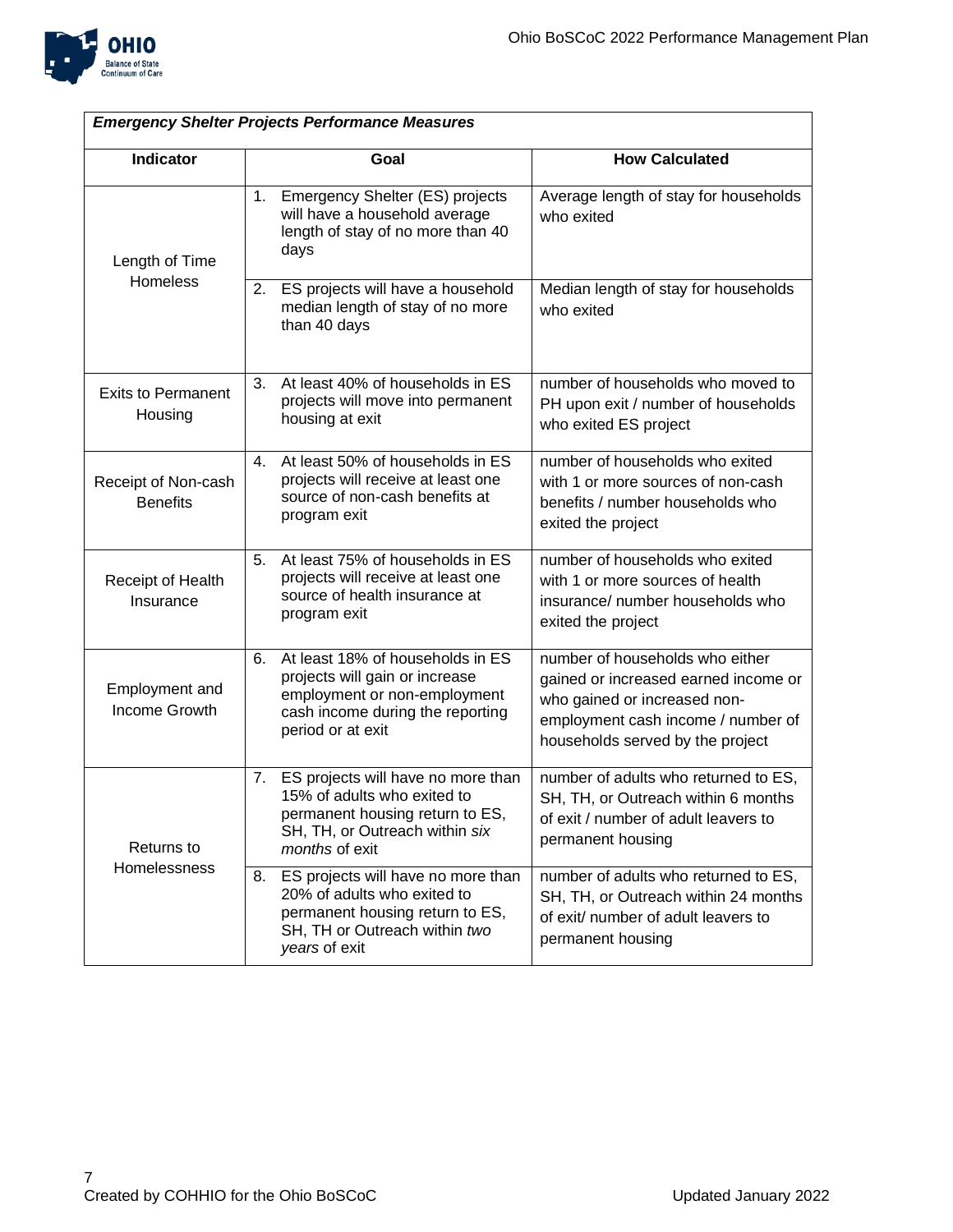

| <b>Transitional Housing Projects Performance Measures</b> |                                                                                                                                                                   |                                                                                                                                                                                   |  |
|-----------------------------------------------------------|-------------------------------------------------------------------------------------------------------------------------------------------------------------------|-----------------------------------------------------------------------------------------------------------------------------------------------------------------------------------|--|
| Indicator                                                 | Goal                                                                                                                                                              | <b>How Calculated</b>                                                                                                                                                             |  |
| Length of Time<br>Homeless                                | Transitional Housing (TH) projects<br>1.<br>will have a household average<br>length of stay of no more than 240<br>days                                           | Average length of stay for households<br>who have exited                                                                                                                          |  |
|                                                           | TH projects will have a household<br>2.<br>median length of stay of no more<br>than 240 days                                                                      | Median length of stay for households<br>who have exited                                                                                                                           |  |
| <b>Exits to Permanent</b><br>Housing                      | At least 83% of households in TH<br>3.<br>projects will move into permanent<br>housing at exit                                                                    | number of households who moved to<br>PH upon exit / number of participants<br>who exited TH project                                                                               |  |
| Receipt of Non-cash<br><b>Benefits</b>                    | At least 75% of households in TH<br>4.<br>projects will receive at least one<br>source of non-cash benefits at<br>program exit                                    | number of households who have exited<br>with 1 or more sources of non-cash /<br>number of households who exited the<br>project                                                    |  |
| Receipt of Health<br>Insurance                            | At least 85% of households in TH<br>5.<br>project will receive at least one<br>source of health insurance at<br>program exit                                      | number of households who have exited<br>with 1 or more sources of health<br>insurance/ number who exited the<br>project                                                           |  |
| Employment and<br>Income Growth                           | At least 28% of households in TH<br>6.<br>projects will gain or increase<br>employment or non-employment<br>cash income during the reporting<br>period or at exit | number of households who either<br>gained or increased earned income or<br>who gained or increased non-<br>employment cash income / number of<br>households served by the project |  |
| Returns to<br>Homelessness                                | TH projects will have no more than<br>7.<br>7% of adults who exited to<br>permanent housing return to ES,<br>SH, TH, or Outreach within six<br>months of exit     | number of adults who returned to ES,<br>SH, TH, or Outreach within 6 months of<br>exit/ number of adult leavers to<br>permanent housing                                           |  |
|                                                           | TH projects will have no more than<br>8.<br>12% of adults who exited to<br>permanent housing return to ES,<br>SH, TH or Outreach within two<br>years of exit      | number of adults who returned to ES,<br>SH, TH, or Outreach within 24 months<br>of exit/ number of adult leavers to<br>permanent housing                                          |  |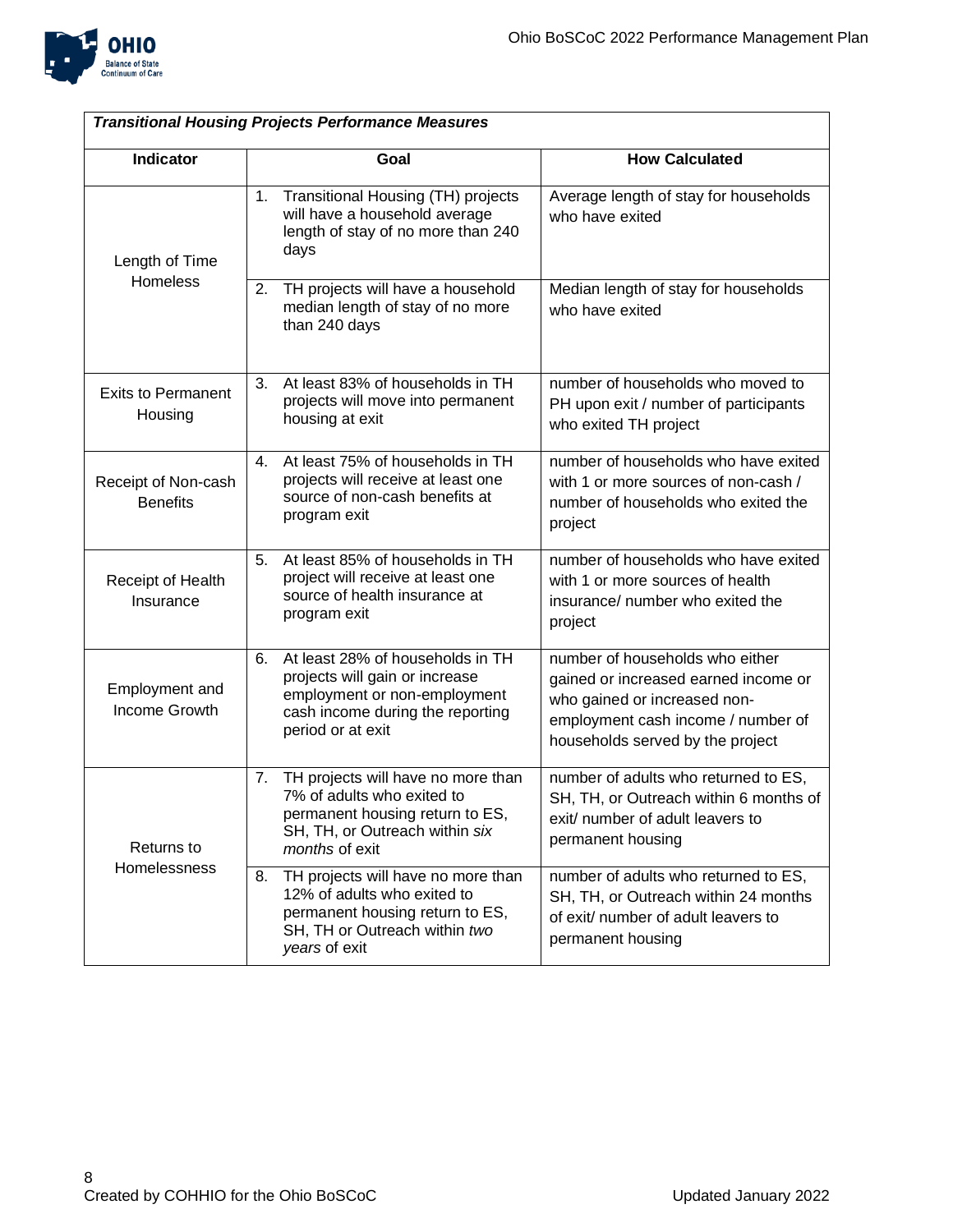

| <b>Rapid Re-Housing Projects Performance Measures</b> |                                                                                                                                                                    |                                                                                                                                                                                                                          |  |
|-------------------------------------------------------|--------------------------------------------------------------------------------------------------------------------------------------------------------------------|--------------------------------------------------------------------------------------------------------------------------------------------------------------------------------------------------------------------------|--|
| <b>Indicator</b>                                      | Goal                                                                                                                                                               | <b>How Calculated</b>                                                                                                                                                                                                    |  |
| Length of Time in                                     | Rapid Re-housing (RRH) projects<br>1.<br>will have an average household<br>length of stay of no more than 150<br>days*                                             | Average length of stay for households<br>who have exited from Housing Move-<br>In Date to Exit                                                                                                                           |  |
| <b>RRH</b>                                            | 2.<br>RRH projects will have a median<br>household length of stay of no<br>more than 150 days*                                                                     | Median length of stay for households<br>who have exited from Housing Move-<br>In Date to Exit                                                                                                                            |  |
| Rapid Placement<br>into Permanent<br>Housing          | RRH projects will place<br>3.<br>households into permanent<br>housing within 21 days of project<br>entry                                                           | Average number of days between<br>leavers' RRH entry date and Housing<br>Move-in Date                                                                                                                                    |  |
| <b>Exits to Permanent</b><br>Housing                  | At least 83% of households<br>4.<br>entering RRH projects will remain<br>in permanent housing at exit                                                              | number of households who moved to<br>PH upon exit / number of households<br>who were entered in RRH and who<br>exited the project                                                                                        |  |
| Receipt of Non-cash<br><b>Benefits</b>                | At least 70% of households in<br>5.<br>RRH projects will receive at least<br>one source of non-cash benefits or<br>health insurance at program exit                | number of households who have<br>exited with 1 or more sources of non-<br>cash benefits/ number of households<br>who have exited RRH                                                                                     |  |
| Receipt of Health<br>Insurance                        | At least 85% of households in<br>6.<br>RRH projects will receive at least<br>one source of health insurance at<br>program exit                                     | number of households who have<br>exited with 1 or more source of health<br>insurance at exit/ number of<br>households who have exited RRH                                                                                |  |
| Employment and<br>Income Growth                       | At least 18% of households in<br>7.<br>RRH projects will gain or increase<br>employment or non-employment<br>cash income during the reporting<br>period or at exit | number of households who either<br>gained or increased earned income or<br>who gained or increased non-<br>employment cash income / number of<br>households who entered an RRH<br>project                                |  |
| Average VI SPDAT<br><b>Scores</b>                     | The average VI-SPDAT score on a<br>8.<br>given project is greater than the<br>Average VI-SPDAT score for ALL<br>in the given region/county                         | Average VI-SPDAT scores at Entry of<br>households entering during the<br>reporting period compared to Average<br>VI-SPDAT score for all assessed<br>persons entering the homeless<br>system in the same reporting period |  |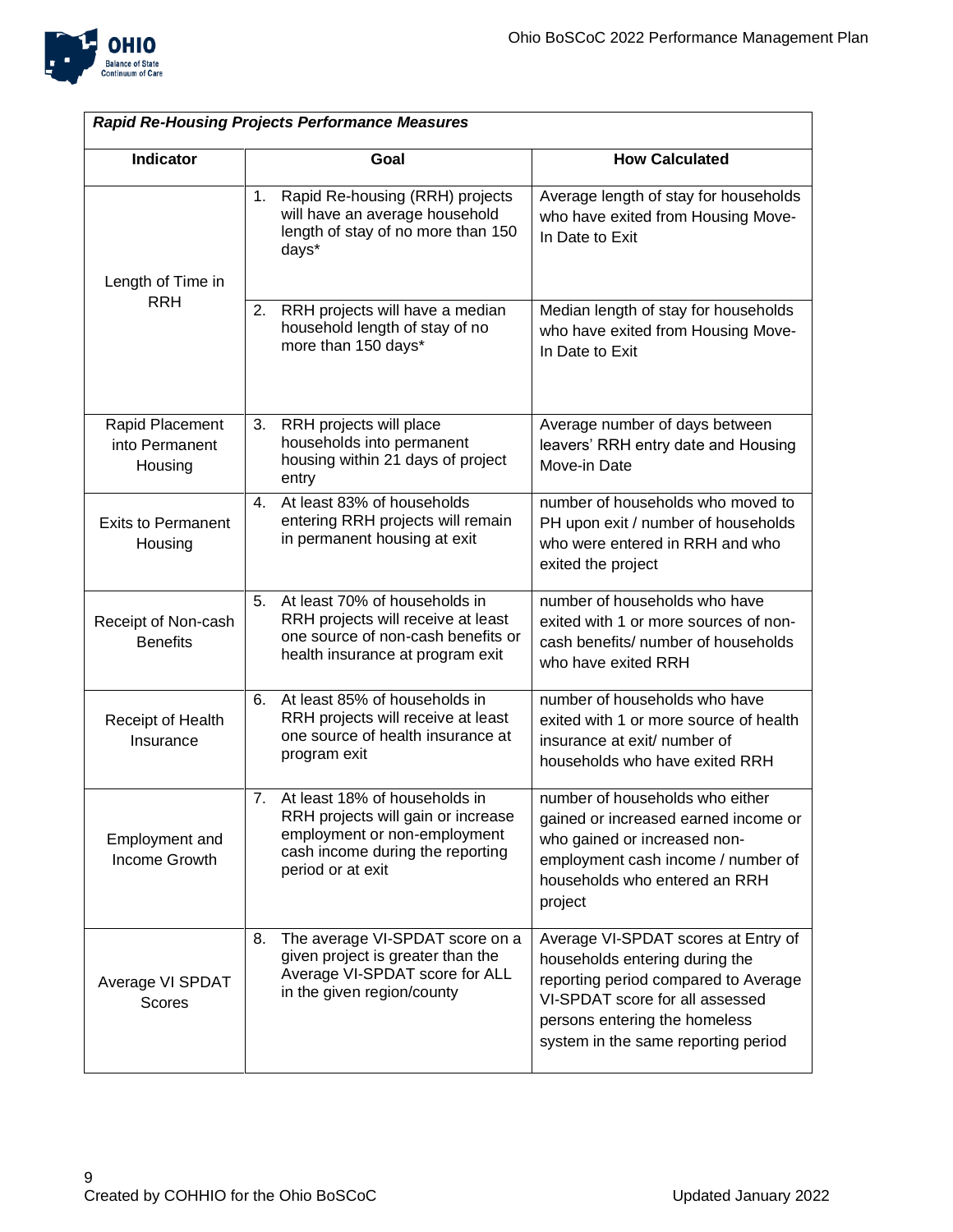

| Returns to<br><b>Homelessness</b>                                                                     | 9.<br>RRH projects will have no more<br>than 7% of adults who exited to<br>permanent housing return to ES,<br>SH, TH, or Outreach within six<br>months of exit                                                      | number of adults who returned to ES,<br>SH, TH, or Outreach within 6 months<br>of exit / number of adult leavers to<br>permanent housing |
|-------------------------------------------------------------------------------------------------------|---------------------------------------------------------------------------------------------------------------------------------------------------------------------------------------------------------------------|------------------------------------------------------------------------------------------------------------------------------------------|
|                                                                                                       | 10. RRH projects will have no more<br>than 12% of adults who exited to<br>permanent housing return to ES,<br>SH, TH, or Outreach within two<br>years of exit                                                        | number adults who returned to ES,<br>SH, TH, or Outreach within 24 months<br>of exit / number of adult leavers to<br>permanent housing   |
| Provision of<br><b>Homelessness</b><br>Prevention<br>Assistance and<br>Rapid Re-housing<br>Assistance | 11. Ohio BoSCoC Homeless Planning<br>Regions will spend no less than<br>75% of Homeless Crisis Response<br>Program (HCRP) funding on RRH<br>assistance, and no more than 25%<br>of HCRP funding on HP<br>assistance | Expenditures on HCRP RRH activities<br>/ Total HCRP expenditures                                                                         |

| <b>Permanent Supportive Housing Projects Performance Measures</b> |                                                                                                                                                                                                                    |                                                                                                                                                                                 |  |
|-------------------------------------------------------------------|--------------------------------------------------------------------------------------------------------------------------------------------------------------------------------------------------------------------|---------------------------------------------------------------------------------------------------------------------------------------------------------------------------------|--|
|                                                                   |                                                                                                                                                                                                                    |                                                                                                                                                                                 |  |
| <b>Indicator</b>                                                  | Goal                                                                                                                                                                                                               | <b>How Calculated</b>                                                                                                                                                           |  |
| Exits to or Retention<br>of Permanent<br>Housing                  | At least 90% of housed<br>1 <sub>1</sub><br>households remain in Permanent<br>Supportive Housing (PSH) project<br>or exit to permanent housing (PH)<br>as of the end of the reporting<br>period or at program exit | (number of households who moved to<br>PH upon exit + number of households<br>who have been housed and remain in<br>PSH project) / number of households<br>housed by PSH project |  |
| Receipt of Non-<br>cash Benefits                                  | At least 75% of households<br>2.<br>entering a PSH project will receive<br>at least one source of non-cash<br>benefits from program entry to<br>program exit                                                       | number of households who have<br>exited with 1 or more sources of non-<br>cash benefits/ number of households<br>that entered a PSH project who exited<br>the project           |  |
| Receipt of Health<br>Insurance                                    | 3.<br>At least 85% of households<br>entering a PSH project will receive<br>at least one source of health<br>insurance from program entry to<br>program exit                                                        | number of households who have<br>exited with 1 or more sources of<br>health insurance / number of<br>households that entered a PSH<br>project who exited the project            |  |
| Employment and<br>Income Growth                                   | At least 30% of households<br>$\mathbf{4}$ .<br>entering a PSH project will gain or<br>increase employment or non-<br>employment cash income during<br>the reporting period or at exit                             | number of households who either<br>gained or increased income / number<br>of participants that entered a PSH<br>project                                                         |  |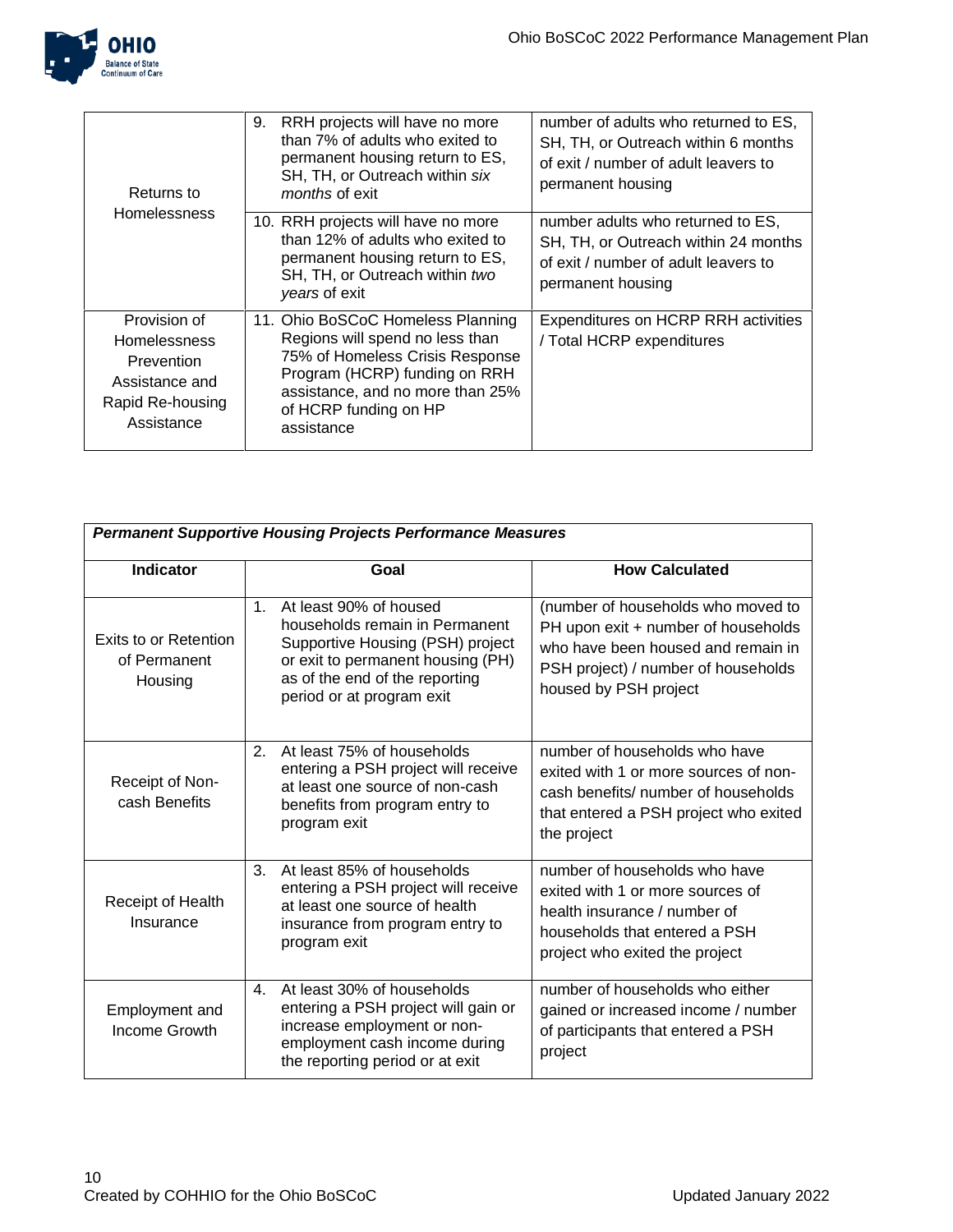

| Average VI SPDAT<br>Scores        | 5. | The average VI-SPDAT score on a<br>given project is greater than the<br>Average VI-SPDAT score for ALL<br>in the given region/county                            | Average VI-SPDAT scores at Entry of<br>households entering during the<br>reporting period compared to Average<br>VI-SPDAT score for all assessed<br>persons entering the homeless<br>system in the same reporting period |
|-----------------------------------|----|-----------------------------------------------------------------------------------------------------------------------------------------------------------------|--------------------------------------------------------------------------------------------------------------------------------------------------------------------------------------------------------------------------|
| Returns to<br><b>Homelessness</b> | 6. | PSH projects will have no more<br>than 2% of adults who exited to<br>permanent housing return to ES,<br>SH, TH, or Outreach within six<br><i>months</i> of exit | number of adults who returned to ES,<br>SH, TH, or Outreach within 6 months<br>of exit / number of adult leavers to<br>permanent housing                                                                                 |
|                                   | 7. | PSH projects will have no more<br>than 5% of adults who exited to<br>permanent housing return to ES,<br>SH, TH, or Outreach within two<br>years of exit         | number of adults who returned to ES,<br>SH, TH, or Outreach within 24 months<br>of exit / number of adult leavers to<br>permanent housing                                                                                |

### **Youth Dedicated CoC, HCRP, and SHP Funded Projects**

| <b>Youth Street Outreach Projects Performance Measures</b>                            |                                                                                                                                                                |                                                                                                                                                                                                                                     |  |
|---------------------------------------------------------------------------------------|----------------------------------------------------------------------------------------------------------------------------------------------------------------|-------------------------------------------------------------------------------------------------------------------------------------------------------------------------------------------------------------------------------------|--|
| <b>Indicator</b>                                                                      | Goal                                                                                                                                                           | <b>How Calculated</b>                                                                                                                                                                                                               |  |
| Exits to Permanent<br>Housing                                                         | $1_{-}$<br>At least **% of households in<br>Youth Outreach projects will move<br>into permanent housing at exit                                                | number of households who moved to<br>PH upon exit / number of participants<br>who exited project                                                                                                                                    |  |
| Exits from<br>Unsheltered<br>Locations to<br>Temporary or<br><b>Permanent Housing</b> | At least **% of households in<br>2.<br>Youth Outreach projects will move<br>from unsheltered locations to<br>temporary or permanent housing<br>at program exit | number of households who moved<br>from unsheltered locations to<br>temporary (ES or TH) or permanent<br>housing locations upon exit / number<br>of households who moved from<br>unsheltered locations to any<br>destination at exit |  |

| <b>Youth Emergency Shelter Projects Performance Measures</b> |                                                                                                                      |                                                          |  |
|--------------------------------------------------------------|----------------------------------------------------------------------------------------------------------------------|----------------------------------------------------------|--|
| <b>Indicator</b>                                             | Goal                                                                                                                 | <b>How Calculated</b>                                    |  |
| Length of Time<br><b>Homeless</b>                            | Youth Emergency Shelter (ES)<br>projects will have an average<br>household length of stay of no<br>more than 20 days | Average length of stay for households<br>who have exited |  |
|                                                              | Youth ES projects will have a<br>2.<br>median household length of stay of<br>no more than 20 days                    | Median length of stay for households<br>who have exited  |  |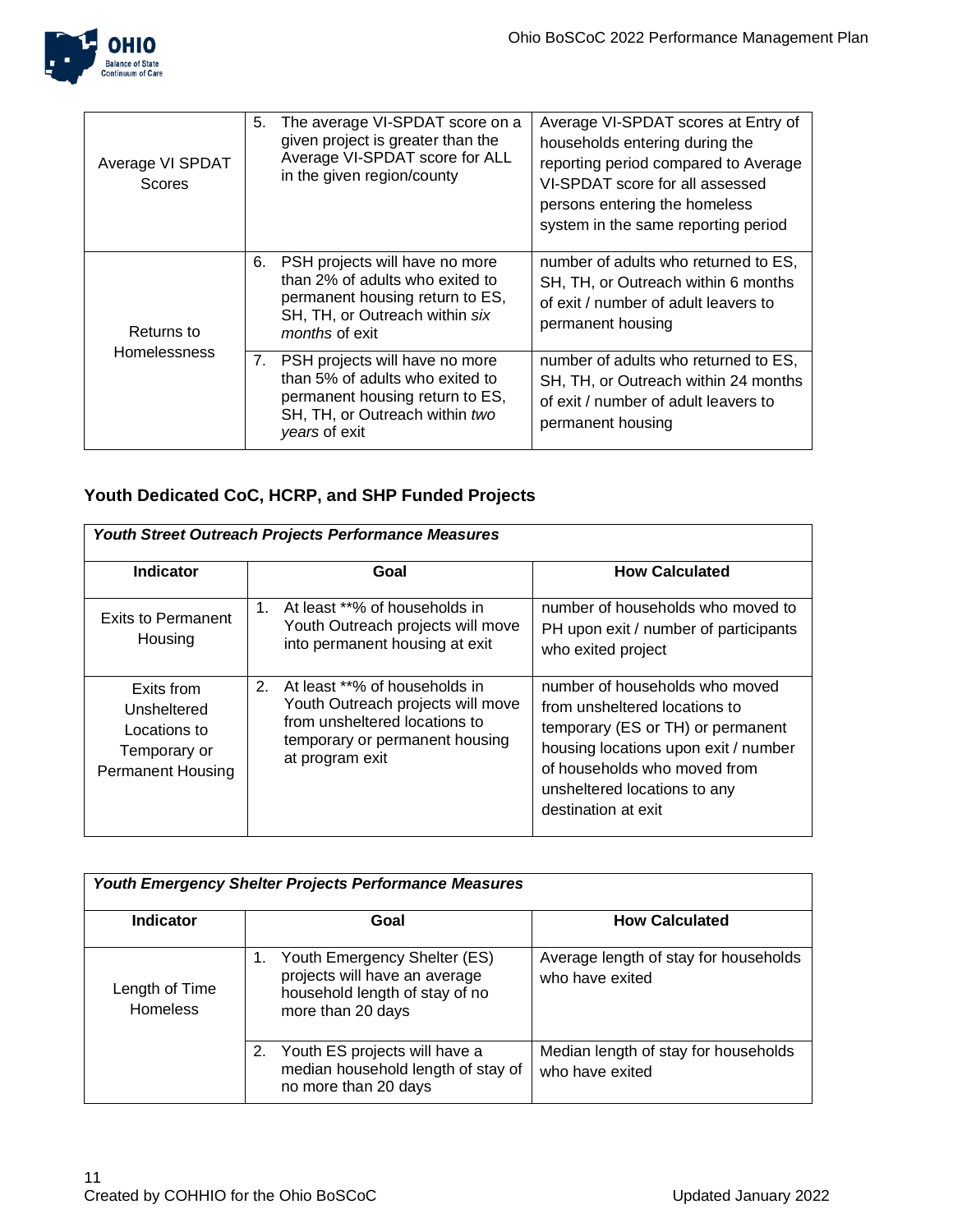

| <b>Exits to Permanent</b><br>Housing   | 3.             | At least 25% of households in<br>Youth ES projects will remain in<br>permanent housing at exit                                                                   | number of households who moved to<br>PH upon exit / number of households<br>who exited project                                                                                    |
|----------------------------------------|----------------|------------------------------------------------------------------------------------------------------------------------------------------------------------------|-----------------------------------------------------------------------------------------------------------------------------------------------------------------------------------|
| Receipt of Non-cash<br><b>Benefits</b> | $\mathbf{4}$ . | At least 10% of households in<br>Youth ES projects will receive at<br>least one source of non-cash<br>benefits at program exit                                   | number of households who have<br>exited with 1 or more sources of non-<br>cash benefits/ number households<br>who exited the project                                              |
| Receipt of Health<br>Insurance         | 5.             | At least 75% of households in<br>Youth ES projects will receive at<br>least one source of health<br>insurance at program exit                                    | number of households who have<br>exited with 1 or more sources of<br>health insurance/ number households<br>who exited the project                                                |
| Employment and<br>Income Growth        | 6.             | At least 10% of households in<br>Youth ES projects will gain or<br>increase employment or non-<br>employment income during the<br>reporting period or at exit    | number of households who either<br>gained or increased earned income or<br>who gained or increased non-<br>employment cash income / number of<br>households served by the project |
| Returns to<br>Homelessness             | 7.             | Youth ES projects will have no<br>more than 15% of youth who<br>exited to permanent housing return<br>to ES, SH, TH, or Outreach within<br>six months of exit    | number of youths who returned to ES,<br>SH, TH, or Outreach within 6 months<br>of exit/ number of youth leavers to<br>permanent housing                                           |
|                                        | 8.             | Youth ES projects will have no<br>more than 20% of youth who<br>exited to permanent housing return<br>to ES, SH, TH, or Outreach within<br>twelve months of exit | number of youths who returned to ES,<br>SH, TH, or Outreach within 12 months<br>of exit/ number of youth leavers to<br>permanent housing                                          |

| <b>Youth Transitional Housing Projects Performance Measures</b> |                                                                                                                                      |                                                                                                     |  |  |
|-----------------------------------------------------------------|--------------------------------------------------------------------------------------------------------------------------------------|-----------------------------------------------------------------------------------------------------|--|--|
| Indicator                                                       | Goal                                                                                                                                 | <b>How Calculated</b>                                                                               |  |  |
| Length of Time<br><b>Homeless</b>                               | Youth Transitional Housing (TH)<br>1.<br>projects will have a household<br>average length of stay of no more<br>than 240 days        | Average length of stay for households<br>who have exited                                            |  |  |
|                                                                 | Youth TH projects will have a<br>2.<br>household median length of stay of<br>no more than 240 days                                   | Median length of stay for households<br>who have exited                                             |  |  |
| <b>Exits to Permanent</b><br>Housing                            | 3.<br>At least 50% of households in<br>Youth TH projects will move into<br>permanent housing at exit                                 | number of households who moved to<br>PH upon exit / number of participants<br>who exited TH project |  |  |
| Receipt of Non-cash<br><b>Benefits</b>                          | At least 60% of households in<br>4.<br>Youth TH projects will receive at<br>least one source of non-cash<br>benefits at program exit | number of households who have<br>exited with 1 or more sources of non-                              |  |  |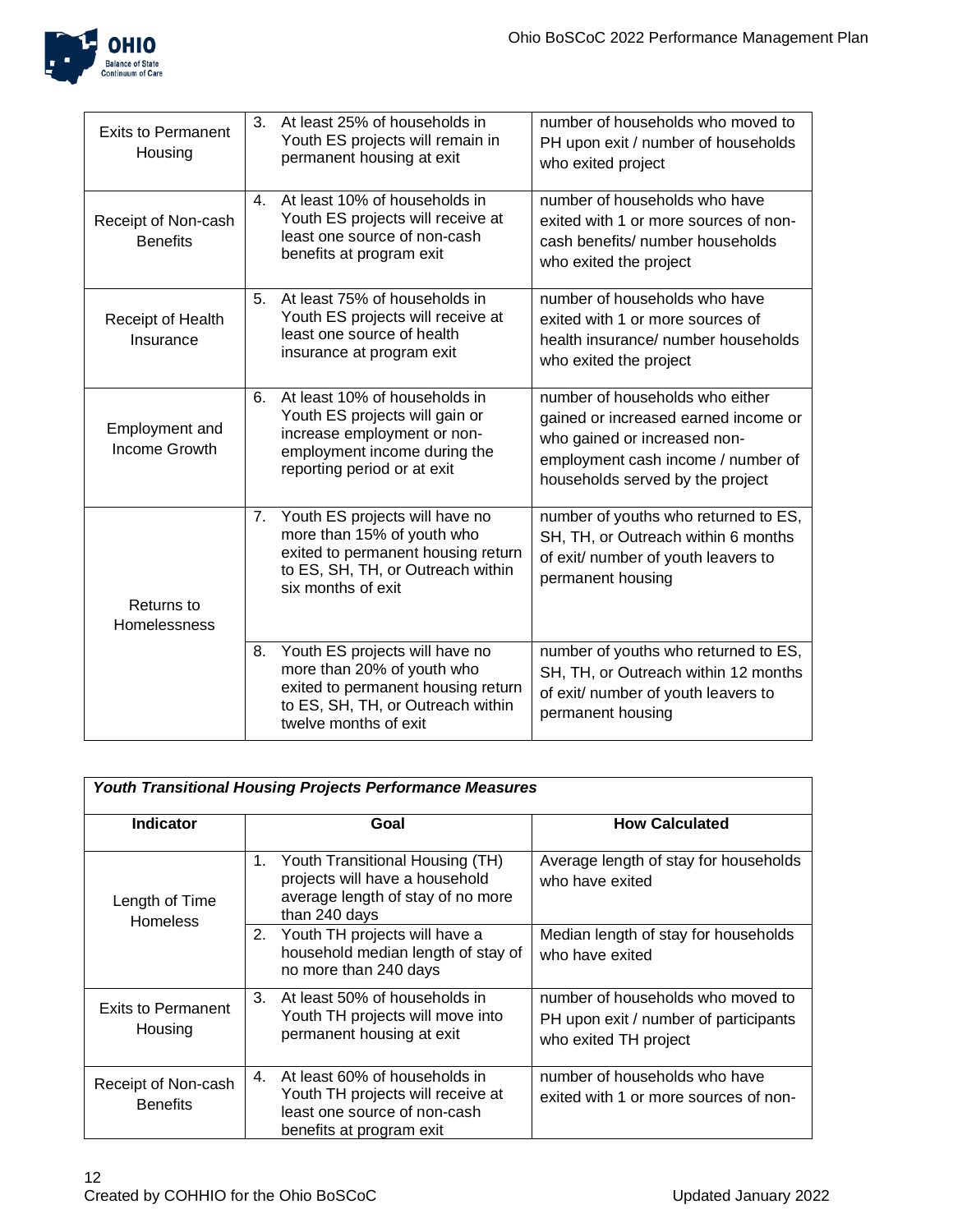

|                                   |    |                                                                                                                                                                    | cash / number of households who<br>exited the project                                                                                                                             |
|-----------------------------------|----|--------------------------------------------------------------------------------------------------------------------------------------------------------------------|-----------------------------------------------------------------------------------------------------------------------------------------------------------------------------------|
| Receipt of Health<br>Insurance    | 5. | At least 85% of households in<br>Youth TH project will receive at<br>least one source of health<br>insurance at program exit                                       | number of households who have<br>exited with 1 or more sources of<br>health insurance/ number who exited<br>the project                                                           |
| Employment and<br>Income Growth   | 6. | At least 10% of households in<br>Youth TH projects will gain or<br>increase employment or non-<br>employment cash income during<br>the reporting period or at exit | number of households who either<br>gained or increased earned income or<br>who gained or increased non-<br>employment cash income / number of<br>households served by the project |
| Returns to<br><b>Homelessness</b> | 7. | Youth TH projects will have no<br>more than 7% of youth who exited<br>to permanent housing return to<br>ES, SH, TH, or Outreach within six<br>months of exit       | number of youth who returned to ES,<br>SH, TH, or Outreach within 6 months<br>of exit/ number of adult leavers to<br>permanent housing                                            |
|                                   | 8. | Youth TH projects will have no<br>more than 12% of youth who<br>exited to permanent housing return<br>to ES, SH, TH or Outreach within<br>two years of exit        | number of youth who returned to ES,<br>SH, TH, or Outreach within 24 months<br>of exit/ number of adult leavers to<br>permanent housing                                           |

| <b>Youth Rapid Re-Housing Projects Performance Measures</b> |                |                                                                                                                                                        |                                                                                                                                      |
|-------------------------------------------------------------|----------------|--------------------------------------------------------------------------------------------------------------------------------------------------------|--------------------------------------------------------------------------------------------------------------------------------------|
| <b>Indicator</b>                                            |                | Goal                                                                                                                                                   | <b>How Calculated</b>                                                                                                                |
| Length of Time in<br><b>RRH</b>                             | 1 <sub>1</sub> | Youth Rapid Re-housing (RRH)<br>projects will have an average<br>household length of stay of no<br>more than 200 days                                  | Average length of stay for households<br>who have exited from Housing Move-<br>In Date to Exit                                       |
|                                                             | 2.             | Youth RRH projects will have a<br>median household length of stay of<br>no more than 200 days                                                          | Median length of stay for households<br>who have exited from Housing Move-<br>In Date to Exit                                        |
| Rapid Placement<br>into Permanent<br>Housing                | 3.             | Youth RRH projects will place<br>households into permanent<br>housing within 30 days of project<br>entry                                               | Average number of days between<br>leavers' RRH entry date and Housing<br>Move-in Date                                                |
| <b>Exits to Permanent</b><br>Housing                        | $\mathbf{4}$ . | At least 83% of households<br>entering Youth RRH projects will<br>remain in permanent housing at<br>exit                                               | number of households who moved to<br>PH upon exit / number of households<br>who were entered in RRH and who<br>exited the project    |
| Receipt of Non-cash<br><b>Benefits</b>                      | 5.             | At least 70% of households in<br>Youth RRH projects will receive at<br>least one source of non-cash<br>benefits or health insurance at<br>program exit | number of households who have<br>exited with 1 or more sources of non-<br>cash benefits/ number of households<br>who have exited RRH |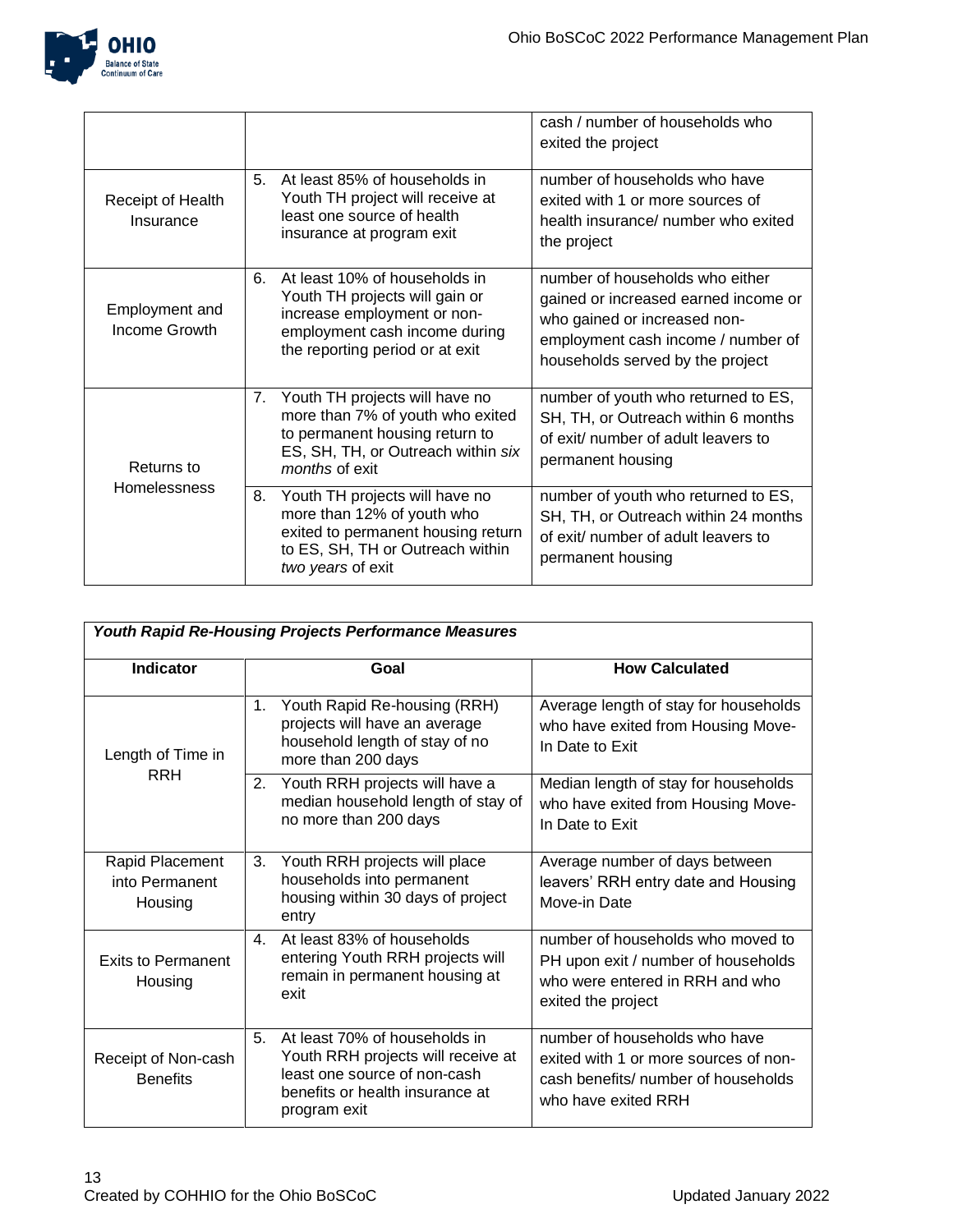

| Receipt of Health<br>Insurance        | 6.                             | At least 85% of households in<br>Youth RRH projects will receive at<br>least one source of health<br>insurance at program exit                                       | number of households who have<br>exited with 1 or more source of health<br>insurance at exit/ number of<br>households who have exited RRH                                                                                 |
|---------------------------------------|--------------------------------|----------------------------------------------------------------------------------------------------------------------------------------------------------------------|---------------------------------------------------------------------------------------------------------------------------------------------------------------------------------------------------------------------------|
| Employment and<br>Income Growth       | $7_{\scriptscriptstyle{\sim}}$ | At least 18% of households in<br>Youth RRH projects will gain or<br>increase employment or non-<br>employment cash income during<br>the reporting period or at exit  | number of households who either<br>gained or increased earned income or<br>who gained or increased non-<br>employment cash income / number of<br>households who entered an RRH<br>project                                 |
| Average TAY-VI<br><b>SPDAT Scores</b> | 8.                             | The average VI-SPDAT score on a<br>given project is greater than the<br>Average VI-SPDAT score for ALL<br>in the given region/county                                 | Average VI-SPDAT scores at Entry of<br>households entering during the<br>reporting period compared to Average<br>VI-SPDAT score for all assessed<br>persons entering the homeless<br>system in the same reporting period. |
| Returns to<br><b>Homelessness</b>     | 9.                             | Youth RRH projects will have no<br>more than 7% of youth who exited<br>to permanent housing return to<br>ES, SH, TH, or Outreach within six<br><i>months</i> of exit | number of youth who returned to ES,<br>SH, TH, or Outreach within 6 months<br>of exit / number of adult leavers to<br>permanent housing                                                                                   |
|                                       |                                | 10. Youth RRH projects will have no<br>more than 12% of youth who<br>exited to permanent housing return<br>to ES, SH, TH, or Outreach within<br>two years of exit    | number youth who returned to ES,<br>SH, TH, or Outreach within 24 months<br>of exit / number of adult leavers to<br>permanent housing                                                                                     |

| <b>Youth Permanent Supportive Housing Projects Performance Measures</b> |                                                                                                                                                                                                                     |                                                                                                                                                                                 |  |
|-------------------------------------------------------------------------|---------------------------------------------------------------------------------------------------------------------------------------------------------------------------------------------------------------------|---------------------------------------------------------------------------------------------------------------------------------------------------------------------------------|--|
| <b>Indicator</b>                                                        | Goal                                                                                                                                                                                                                | <b>How Calculated</b>                                                                                                                                                           |  |
| Exits to or Retention<br>of Permanent<br>Housing                        | At least 90% of housed<br>1.<br>households remain in Youth<br><b>Permanent Supportive Housing</b><br>(PSH) project or exit to permanent<br>housing (PH) as of the end of the<br>reporting period or at program exit | (number of households who moved to<br>PH upon exit + number of households<br>who have been housed and remain in<br>PSH project) / number of households<br>housed by PSH project |  |
| Receipt of Non-<br>cash Benefits                                        | 2.<br>At least 75% of households<br>entering a Youth PSH project will<br>receive at least one source of non-<br>cash benefits from program entry<br>to program exit                                                 | number of households who have<br>exited with 1 or more sources of non-<br>cash benefits/ number of households<br>that entered a PSH project who exited<br>the project           |  |
| Receipt of Health<br>Insurance                                          | 3.<br>At least 85% of households<br>entering a Youth PSH project will<br>receive at least one source of                                                                                                             | number of households who have<br>exited with 1 or more sources of<br>health insurance / number of                                                                               |  |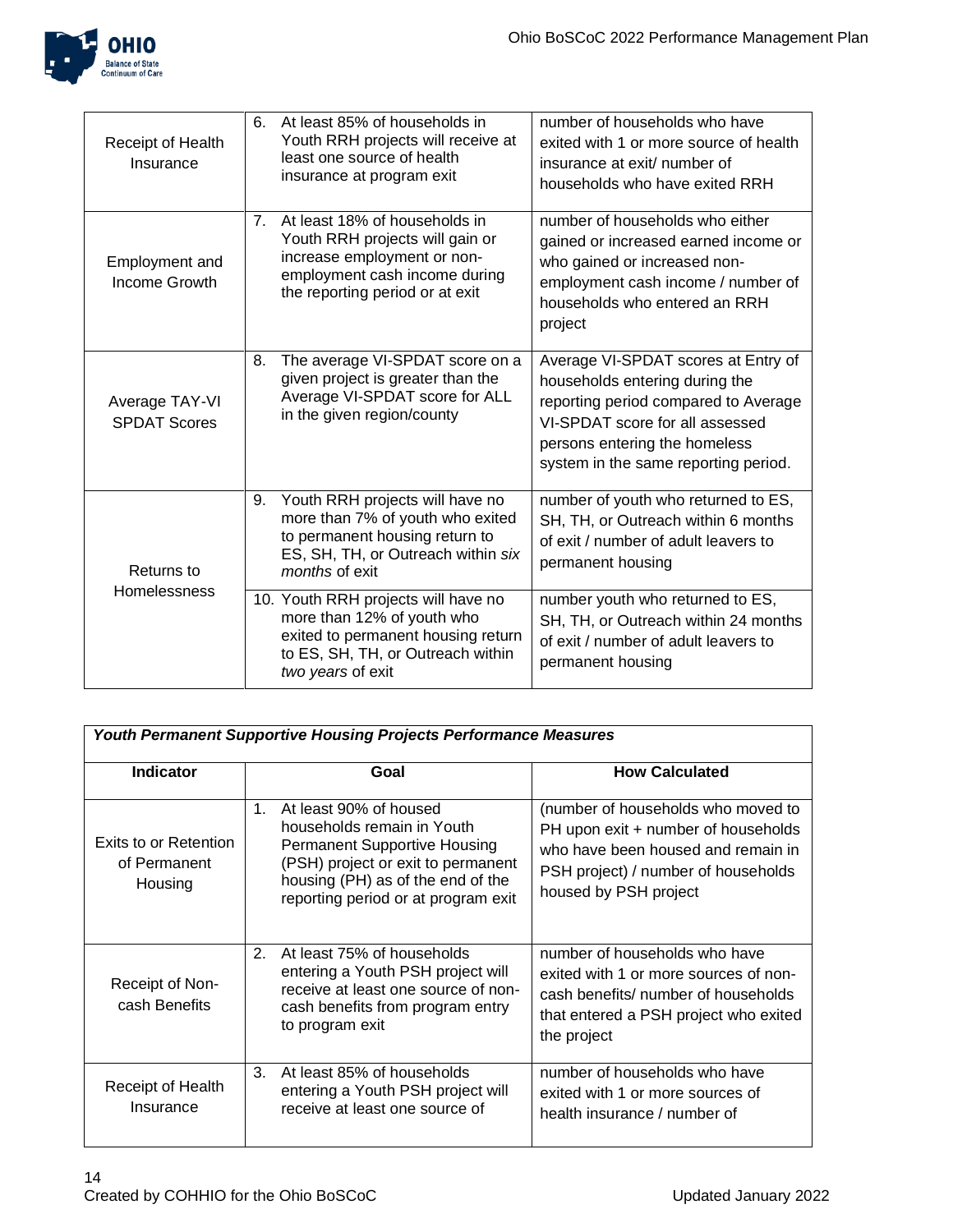

|                                       | health insurance from program<br>entry to program exit                                                                                                                                                                            | households that entered a PSH<br>project who exited the project                                                                                                                                                           |
|---------------------------------------|-----------------------------------------------------------------------------------------------------------------------------------------------------------------------------------------------------------------------------------|---------------------------------------------------------------------------------------------------------------------------------------------------------------------------------------------------------------------------|
| Employment and<br>Income Growth       | At least 14% of households<br>4.<br>entering a Youth PSH project will<br>gain or increase employment or<br>non-employment cash income<br>during the reporting period or at<br>exit                                                | number of households who either<br>gained or increased income / number<br>of participants that entered a PSH<br>project                                                                                                   |
| Average TAY-VI<br><b>SPDAT Scores</b> | Average VI-SPDAT scores at<br>5.<br>Entry of households entering<br>during the reporting period<br>compared to Average VI-SPDAT<br>score for all assessed persons<br>entering the homeless system in<br>the same reporting period | Average VI-SPDAT scores at Entry of<br>households entering during the<br>reporting period compared to Average<br>VI-SPDAT score for all assessed<br>persons entering the homeless<br>system in the same reporting period. |
| Returns to<br><b>Homelessness</b>     | Youth PSH projects will have no<br>6.<br>more than 2% of youth who exited<br>to permanent housing return to<br>ES, SH, TH, or Outreach within six<br>months of exit                                                               | number of youths who returned to ES,<br>SH, TH, or Outreach within 6 months<br>of exit / number of adult leavers to<br>permanent housing                                                                                  |
|                                       | Youth PSH projects will have no<br>7.<br>more than 5% of youth who exited<br>to permanent housing return to<br>ES, SH, TH, or Outreach within<br>two years of exit                                                                | number of youths who returned to ES,<br>SH, TH, or Outreach within 24 months<br>of exit / number of adult leavers to<br>permanent housing                                                                                 |

### **Ohio BoSCoC System-Level Performance Objectives**

Following are the system-level performance objectives for the Ohio BoSCoC. The goals apply to all homeless projects in the CoC, but all reporting will be done at the CoC level.

| System-Level Performance Measures <sup>1</sup> |                                                                                                                                                                    |                                                                                                                                                                       |  |
|------------------------------------------------|--------------------------------------------------------------------------------------------------------------------------------------------------------------------|-----------------------------------------------------------------------------------------------------------------------------------------------------------------------|--|
| <b>Indicator</b>                               | Goal                                                                                                                                                               | <b>How Calculated</b>                                                                                                                                                 |  |
| Length of Time<br><b>Homeless</b>              | Persons in the Ohio BoSCoC will<br>1.<br>have a median combined length of<br>time homeless of no more than 90<br>days                                              | Median number of days literally<br>homeless program participants<br>reported on Length of Time Homeless<br>questions (days homeless prior to<br>entering program)     |  |
| Returns to<br><b>Homelessness</b>              | 2.<br>The Ohio BoSCoC will have no<br>more than 10% of adults who<br>exited to permanent housing return<br>to ES, SH, TH, or Outreach within<br>six months of exit | number of persons who exited to<br>permanent housing and returned to<br>ES, SH, TH, or Outreach within 6<br>months of exit/ number of leavers to<br>permanent housing |  |

<sup>&</sup>lt;sup>1</sup> See the **System Performance Measures Programming Specifications** for details about the calculations.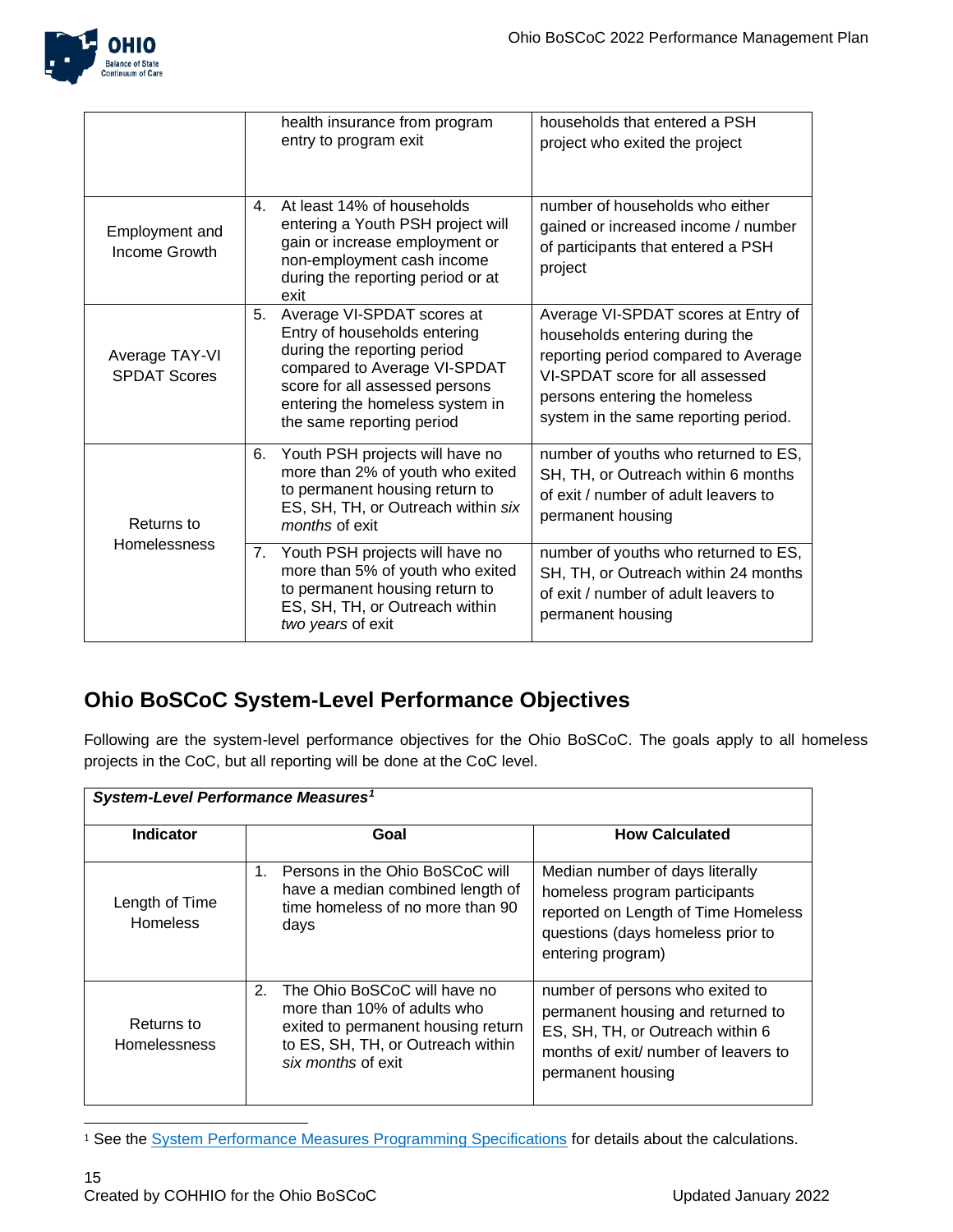

|                                      | 3.             | The Ohio BoSCoC will have no<br>more than 20% of adults who<br>exited to permanent housing return<br>to ES, SH, TH, or Outreach within<br>two years of exit                   | number of persons who exited to<br>permanent housing and returned to<br>ES, SH, TH, or Outreach within 24<br>months of exit/ number of leavers to<br>permanent housing                                                                                                                       |
|--------------------------------------|----------------|-------------------------------------------------------------------------------------------------------------------------------------------------------------------------------|----------------------------------------------------------------------------------------------------------------------------------------------------------------------------------------------------------------------------------------------------------------------------------------------|
| Successful<br>Placement              | 4.             | At least 75% of participants<br>housed in Ohio BoSCoC ES, SH,<br>TH, and RRH projects will move<br>into permanent housing at exit                                             | number of participants who moved to<br>PH upon exit / number of participants<br>who exited projects                                                                                                                                                                                          |
|                                      | 5.             | At least 90% of participants remain<br>housed in Ohio BoSCoC PSH<br>projects or exit to permanent<br>housing (PH) as of the end of the<br>reporting period or at program exit | (number of participants housed by<br>PSH project moved to PH upon exit +<br>number of participants who remained<br>housed in PSH project) / number of<br>participants housed by PSH projects                                                                                                 |
| Number of<br><b>Homeless Persons</b> | 6.             | The Ohio BoSCoC will reduce total<br>homelessness by 4% annually                                                                                                              | The difference (as a percentage)<br>between the total number of sheltered<br>and unsheltered homeless reported in<br>the most recent annual PIT Count<br>and the total sheltered and<br>unsheltered homeless reported in the<br>previous year's PIT Count                                    |
|                                      | 7 <sub>1</sub> | The Ohio BoSCoC will reduce total<br>counts of sheltered homeless in<br>HMIS by 4% annually                                                                                   | The difference (as a percentage)<br>between the number of unduplicated<br>total sheltered homeless persons<br>reported in HMIS and the previous<br>reporting period's count                                                                                                                  |
|                                      | 8.             | The Ohio BoSCoC will reduce total<br>homelessness among Veterans by<br>10% annually                                                                                           | The difference (as a percentage)<br>between the total number of sheltered<br>and unsheltered homeless Veterans<br>reported in the most recent annual<br>PIT Count and the total sheltered and<br>unsheltered homeless Veterans<br>reported in the previous year's PIT<br>Count               |
|                                      | 9.             | The Ohio BoSCoC will reduce total<br>chronic homelessness by 10%<br>annually                                                                                                  | The difference (as a percentage)<br>between the total number of sheltered<br>and unsheltered chronically homeless<br>persons reported in the most recent<br>annual PIT Count and the total<br>sheltered and unsheltered chronically<br>homeless reported in the previous<br>year's PIT Count |